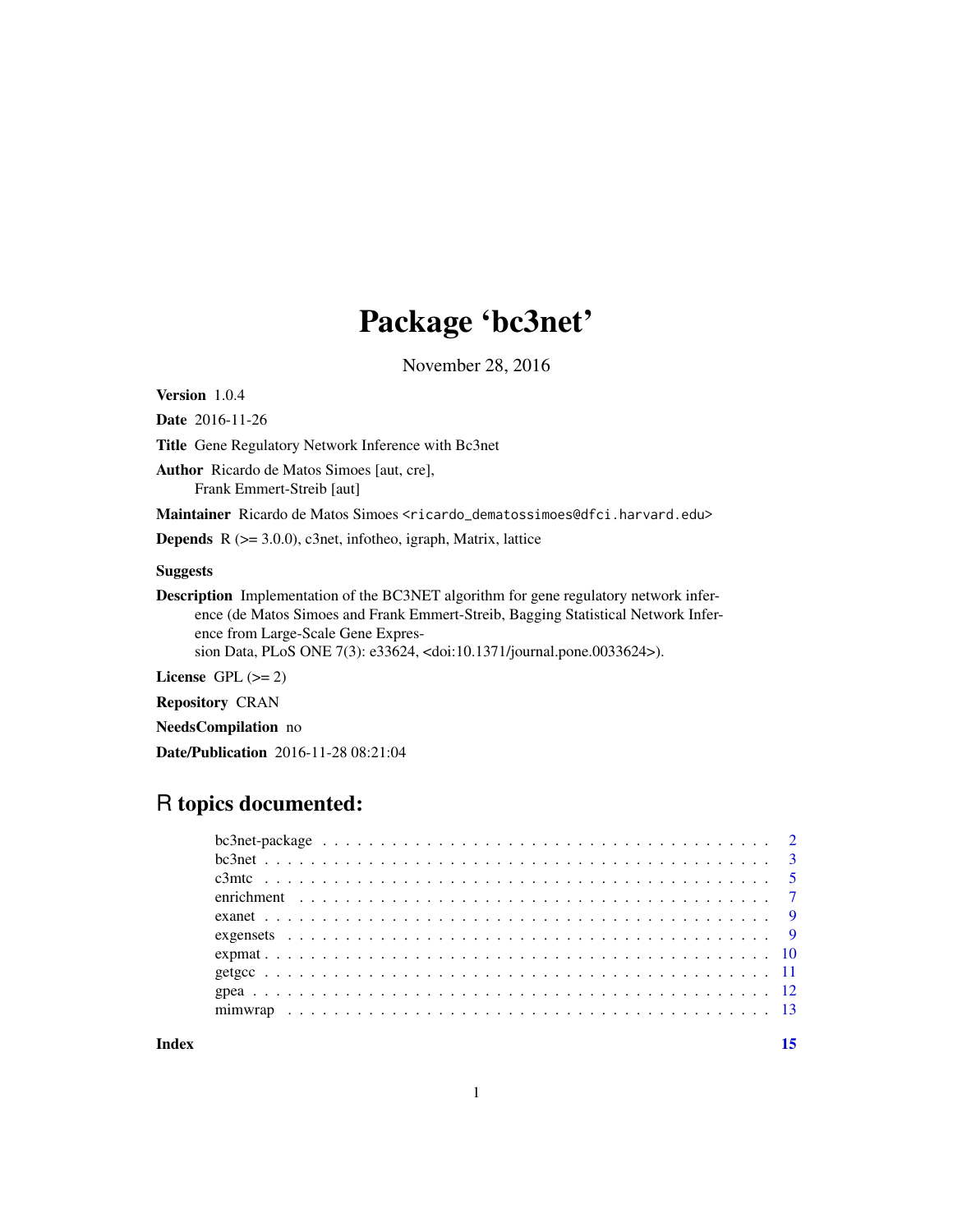<span id="page-1-0"></span>

The basic idea of BC3NET is to generate from one dataset D\_s, consisting of s samples, an ensemble of B independent bootstrap datasets  $D_k$  by sampling from  $D(s)$  with replacement by using a non-parametric bootstrap (Efron 1993). Then, for each generated data set D\_k in the ensemble, a network  $G^b$  k is inferred by using C3NET (Altay 2010a). From the ensemble of networks  $G^b$  k we construct one weighted network  $G^b$ <sub>W</sub> which is used to determine the statistical significance of the connection between gene pairs. This results in the final binary, undirected network G.

A base component of BC3NET is the inference method C3NET introduced in Altay (2010a), which we present in the following in a modified form to obtain a more efficient implementation. Briefly, C3NET consists of three main steps. First, mutual information values among all gene pairs are estimated. Second, an extremal selection strategy is applied allowing each of the p genes in a given dataset to contribute at most one edge to the inferred network. That means we need to test only p different hypotheses and not  $p(p-1)/2$ . This potential edge corresponds to the hypothesis test that needs to be conducted for each of the p genes. Third, a multiple testing procedure is applied to control the type one error. In the above described context, this results in a network  $G^{\wedge}b_{k}$ .

#### Details

| Package: | bc3net     |
|----------|------------|
| Type:    | Package    |
| Version: | 1.0.0      |
| Date:    | 2012-01-12 |
| License: | $GPL (=2)$ |

bc3net.R c3mtc.R makenull.R mimwrap.R getpval.R mat2igraph.R

#### Author(s)

Ricardo de Matos Simoes <r.dematossimoes@qub.ac.uk> Frank Emmert-Streib <f.emmert-streib@qub.ac.uk> Maintainer: Ricardo de Matos Simoes <r.dematossimoes@qub.ac.uk>

#### References

de Matos Simoes R, Emmert-Streib F., Bagging statistical network inference from large-scale gene expression data., PLoS One. 2012;7(3):e33624. Epub 2012 Mar 30.

#### See Also

C3NET, MINET, INFOTHEO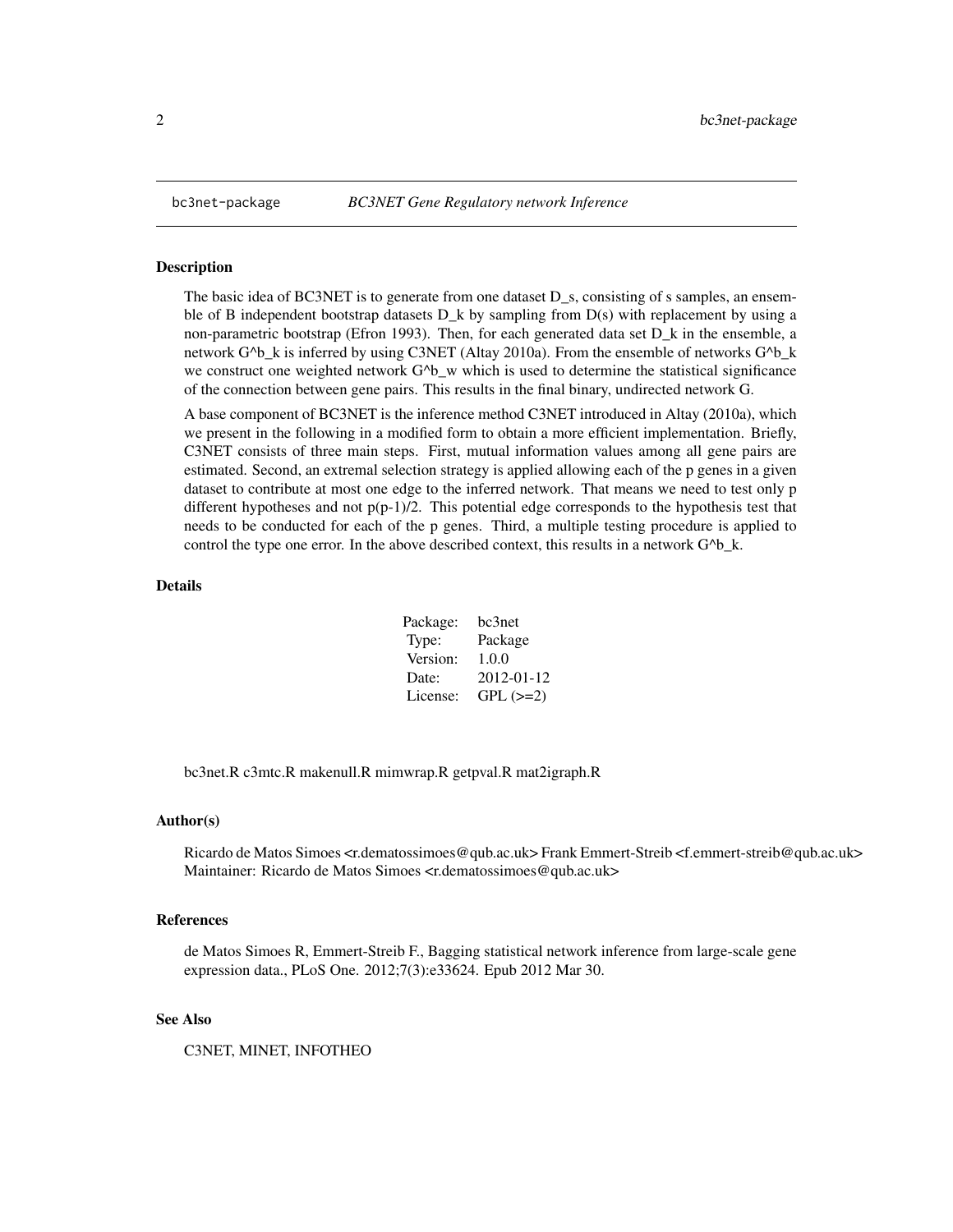#### <span id="page-2-0"></span> $bc3net$  3

# Examples

```
data(expmat)
bnet=bc3net(expmat)
data(expmat)
cnet=c3mtc(expmat)
```
bc3net *Bc3net gene regulatory network inference*

## Description

The basic idea of BC3NET is to generate from one dataset D\_s, consisting of s samples, an ensemble of B independent bootstrap datasets  $D_k$  by sampling from  $D(s)$  with replacement by using a non-parametric bootstrap (Efron 1993). Then, for each generated data set D\_k in the ensemble, a network G^b\_k is inferred by using C3NET (Altay 2010a). From the ensemble of networks G^b\_k we construct one weighted network  $G^{\wedge}b$  w which is used to determine the statistical significance of the connection between gene pairs. This results in the final binary, undirected network G.

A base component of BC3NET is the inference method C3NET introduced in Altay (2010a), which we present in the following in a modified form to obtain a more efficient implementation. Briefly, C3NET consists of three main steps. First, mutual information values among all gene pairs are estimated. Second, an extremal selection strategy is applied allowing each of the p genes in a given dataset to contribute at most one edge to the inferred network. That means we need to test only p different hypotheses and not  $p(p-1)/2$ . This potential edge corresponds to the hypothesis test that needs to be conducted for each of the p genes. Third, a multiple testing procedure is applied to control the type one error. In the above described context, this results in a network  $G^{\wedge}b_k$ .

#### Usage

```
bc3net(dataset, boot=100, estimator="pearson", disc="equalwidth", mtc1=TRUE,
alpha1=0.05, nullit=NA, null=c(), adj1="bonferroni", mtc2=TRUE,
alpha2=0.05, adj2="bonferroni",
weighted=TRUE, igraph=TRUE, verbose=FALSE)
```
#### Arguments

| dataset   | gene expression dataset where rows define genes and columns samples                                                                                |
|-----------|----------------------------------------------------------------------------------------------------------------------------------------------------|
| boot      | default 100 bootstrap datasets are generated to infer an ensemble of c3net gene<br>regulatory networks                                             |
| estimator | estimators for continuous variables "pearson", "spearman", "kendall", "spear-<br>man"                                                              |
|           | estimators for discrete variables "emp", "mm", "sg", "shrink"                                                                                      |
| disc      | required for discrete estimators, method for discretize function (see infotheo<br>package) "equalwidth" (default), "equalfreq", "globalequalwidth" |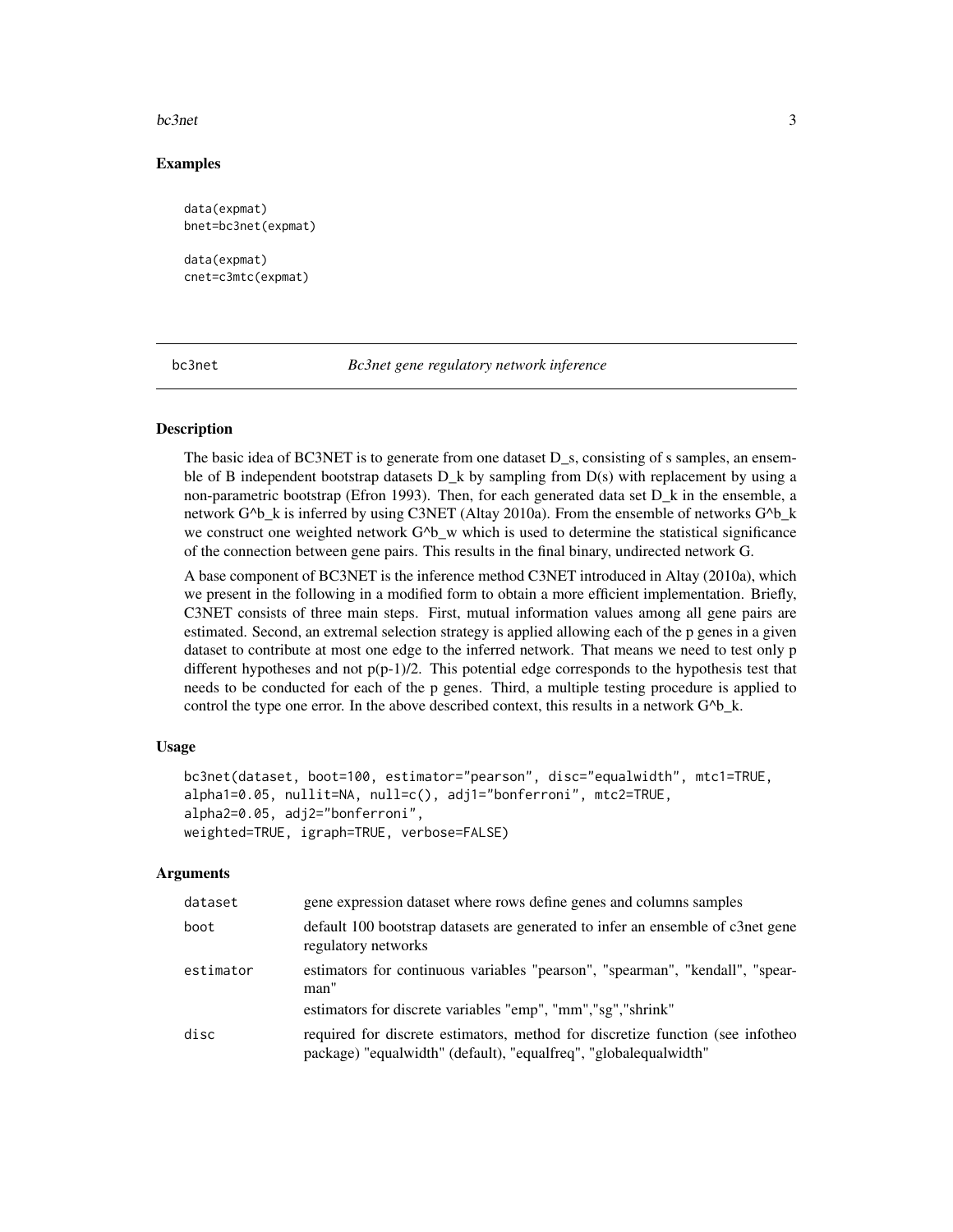| nullit   | nullit defines the size of the generated null distribution vector used for hypothe-<br>sis testing of significant edges inferred by c3net. The null distribution of mutual<br>information is generated from sample and gene label randomization.<br>number of iterations, where the default is defined by |
|----------|-----------------------------------------------------------------------------------------------------------------------------------------------------------------------------------------------------------------------------------------------------------------------------------------------------------|
|          | nullit=ceiling(10^5/(((genes*genes)/2)-genes))                                                                                                                                                                                                                                                            |
|          | genes: number of genes                                                                                                                                                                                                                                                                                    |
| null     | assign alternatively an external null distribution vector                                                                                                                                                                                                                                                 |
| mtc1     | consider multiple hypothesis testing for edges inferred by c3net                                                                                                                                                                                                                                          |
| alpha1   | significance level for mtc1                                                                                                                                                                                                                                                                               |
| adj1     | if mtc1==TRUE default multiple hypothesis testing procedure for c3net inferred<br>edges using "bonferroni" (default)                                                                                                                                                                                      |
|          | alternatively use "holm", "hochberg", "hommel", "bonferroni", "BH", "BY","fdr",<br>"none" (see $?p.addjust()$ )                                                                                                                                                                                           |
| mtc2     | Consider multiple hypothesis testing for edges inferred by bc3net. A binomial<br>test is performed for each gene pair with an ensemble consensus rate >0 consider<br>multiple hypothesis testing for edges inferred by bc3net                                                                             |
| alpha2   | significance level for mtc2                                                                                                                                                                                                                                                                               |
| adj2     | Consider multiple hypothesis testing for edges inferred by bc3net. if mtc2==TRUE<br>"bonferroni" is used as multiple hypothesis testing procedure. alternatively use<br>"holm", "hochberg", "hommel", "bonferroni", "BH", "BY", "fdr", "none"                                                             |
| weighted | A weighted network is returned, where the weights denote the ensemble con-<br>sensus rate of bc3net.                                                                                                                                                                                                      |
| igraph   | A bc3net igraph object is returned.                                                                                                                                                                                                                                                                       |
| verbose  | Return processing information of running procedures.                                                                                                                                                                                                                                                      |

#### Details

BC3NET Gene regulatory network inference

# Value

'bc3net' returns a gene regulatory network formated as adjacency matrix, as weighted matrix where the edge weights are defined by the corresponding mutual information values or as undirected weighted or unweighted igraph object.

#### Author(s)

de Matos Simoes R, Emmert-Streib F.

# References

Altay G, Emmert-Streib F. Inferring the conservative causal core of gene regulatory networks. BMC Syst Biol. 2010 Sep 28;4:132.

de Matos Simoes R, Emmert-Streib F. Bagging statistical network inference from large-scale gene expression data. PLoS One. 2012;7(3):e33624, Epub 2012 Mar 30, <doi:10.1371/journal.pone.0033624>.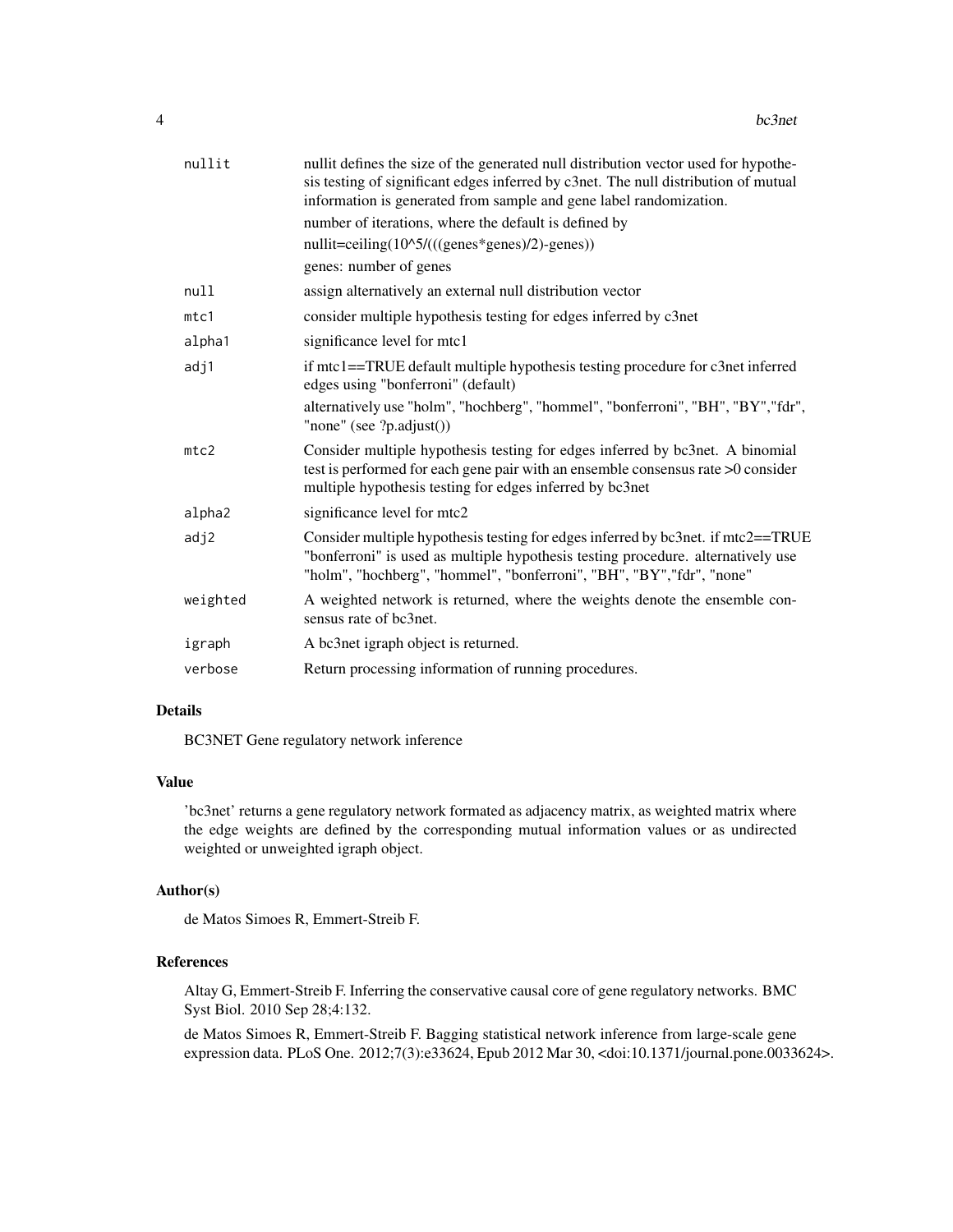#### <span id="page-4-0"></span> $c3$ mtc 5

de Matos Simoes R, Emmert-Streib F. Influence of statistical estimators of mutual information and data heterogeneity on the inference of gene regulatory networks. PLoS One. 2011;6(12):e29279. Epub 2011 Dec 29.

#### See Also

C3NET c3mtc

#### Examples

data(expmat) bnet=bc3net(expmat)

c3mtc *'c3mtc' gene regulatory network inference using c3net with multiple testing correction procedure*

#### Description

We present in the following the inference method C3NET introduced in Altay (2010a) in a modified form to obtain a more efficient implementation. Briefly, C3NET consists of three main steps. First, mutual information values among all gene pairs are estimated. Second, an extremal selection strategy is applied allowing each of the p genes in a given dataset to contribute at most one edge to the inferred network. That means we need to test only p different hypotheses and not  $p(p-1)/2$ . This potential edge corresponds to the hypothesis test that needs to be conducted for each of the p genes. Third, a multiple testing procedure is applied to control the type one error.

In order to determine the statistical significance of the mutual information values between genes we test for each pair of genes the following null hypothesis.

H\_0^I: The mutual information between gene i and j is zero.

Because we are using a nonparametric test we need to obtain the corresponding null distribution for H\_0^I from a randomization of the data.

The formulated null hypothesis is performed by permuting the sample and gene labels for all genes of the entire expression matrix at once. The vector of the mutual information null distribution is obtained from repeated randomizations for a given number of iterations.

#### Usage

```
c3mtc(dataset, null=NULL, mtc=TRUE, adj="bonferroni", alpha=0.05, nullit=NA,
estimator="pearson", disc="none", adjacency=FALSE, igraph=TRUE)
```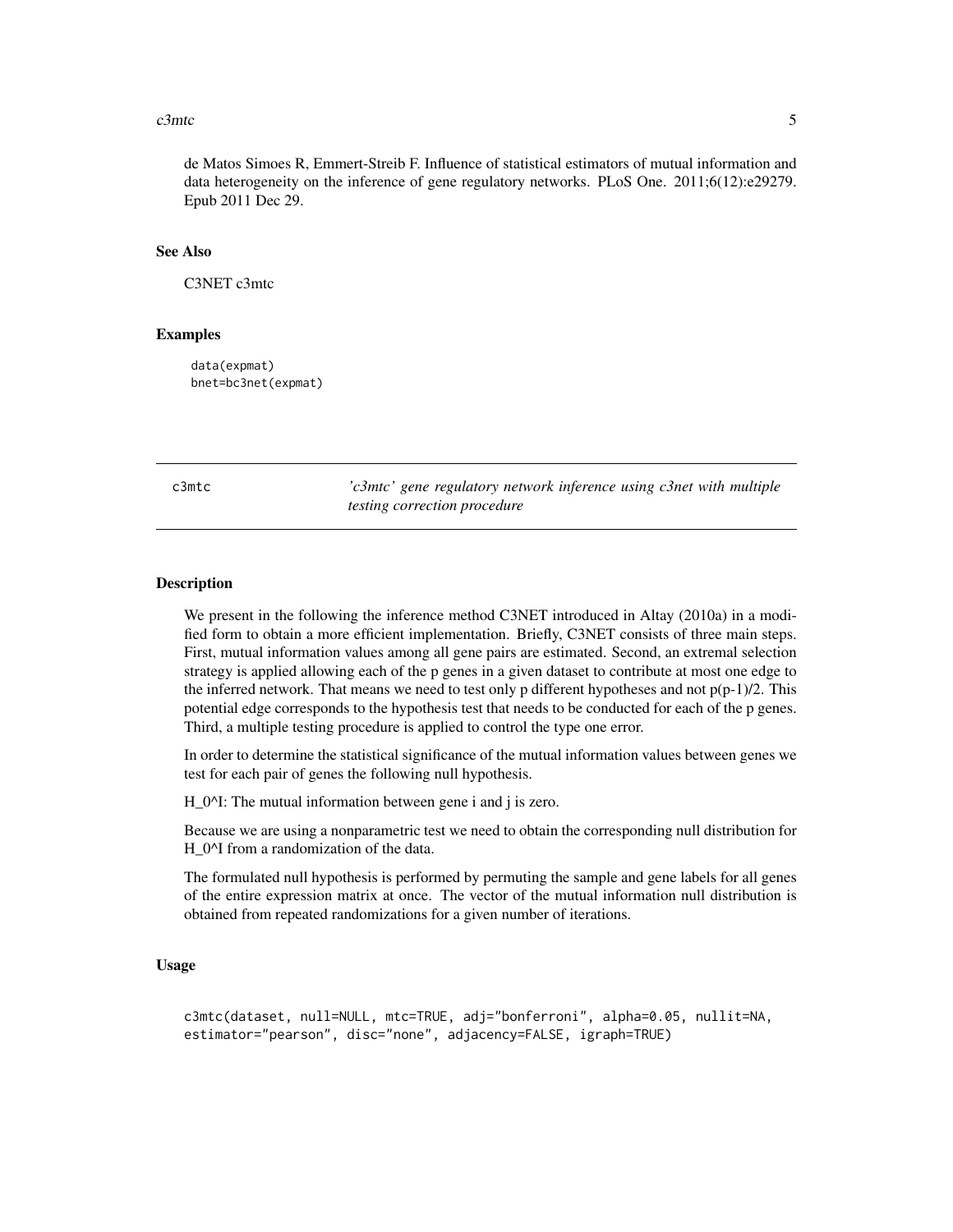#### **Arguments**

| dataset   | gene expression dataset where rows define genes and columns samples                                                                                                                                                                                             |
|-----------|-----------------------------------------------------------------------------------------------------------------------------------------------------------------------------------------------------------------------------------------------------------------|
| nullit    | nullit defines the size of the generated null distribution vector used for hypothe-<br>sis testing of significant edges inferred by c3net. The null distribution of mutual<br>information is generated from sample and gene label randomization.                |
|           | default number of iterations: nullit=ceiling(10^5/(((genes*genes)/2)-genes)) genes:<br>number of genes                                                                                                                                                          |
| estimator | minet package (continuous estimators) "pearson", "spearman", "kendall", "spear-<br>man"                                                                                                                                                                         |
|           | minet package (discrete estimators) "mi.empirical", "mi.mm", "mi.sg", "mi.shrink"                                                                                                                                                                               |
|           | c3net gaussian estimator (pearson) "gaussian"                                                                                                                                                                                                                   |
|           | bspline requires installation of "mis_calc" "bspline"                                                                                                                                                                                                           |
| disc      | only required for discrete estimators (minet package) "equalfreq", "equalwidth"                                                                                                                                                                                 |
| mtc       | consider multiple hypothesis testing for edges inferred by c3net                                                                                                                                                                                                |
| adj       | if mtc==TRUE default multiple hypothesis testing procedure for c3net inferred<br>edges using "bonferroni" (default)                                                                                                                                             |
|           | alternatively use "holm", "hochberg", "hommel", "bonferroni", "BH", "BY", "fdr",<br>"none" (see ?p.adjust())                                                                                                                                                    |
| alpha     | significance level for mtc after multiple hypothesis testing correction                                                                                                                                                                                         |
| adjacency | return an adjacency matrix                                                                                                                                                                                                                                      |
| igraph    | return igraph object                                                                                                                                                                                                                                            |
| null      | If NULL a null distribution vector is generated from a sample label and gene<br>label permutation of the gene expression matrix. For the ensemble inference<br>of one dataset an external null distribution vector is suggested for decreasing<br>running time. |

#### Value

'c3mtc' returns a gene regulatory network formated as adjacency matrix, as weighted matrix where the edge weights are defined by the corresponding mutual information values or as undirected weighted or unweighted igraph object.

#### Author(s)

de Matos Simoes R, Emmert-Streib F.

# References

Altay G, Emmert-Streib F. Inferring the conservative causal core of gene regulatory networks. BMC Syst Biol. 2010 Sep 28;4:132. PubMed PMID: 20920161; PubMed Central PMCID: PMC2955605.

de Matos Simoes R, Emmert-Streib F. Bagging statistical network inference from large-scale gene expression data. PLoS One. 2012;7(3):e33624. Epub 2012 Mar 30. PubMed PMID: 22479422; PubMed Central PMCID: PMC3316596.

de Matos Simoes R, Emmert-Streib F. Influence of statistical estimators of mutual information and data heterogeneity on the inference of gene regulatory networks. PLoS One. 2011;6(12):e29279. Epub 2011 Dec 29. PubMed PMID: 22242113; PubMed Central PMCID: PMC3248437.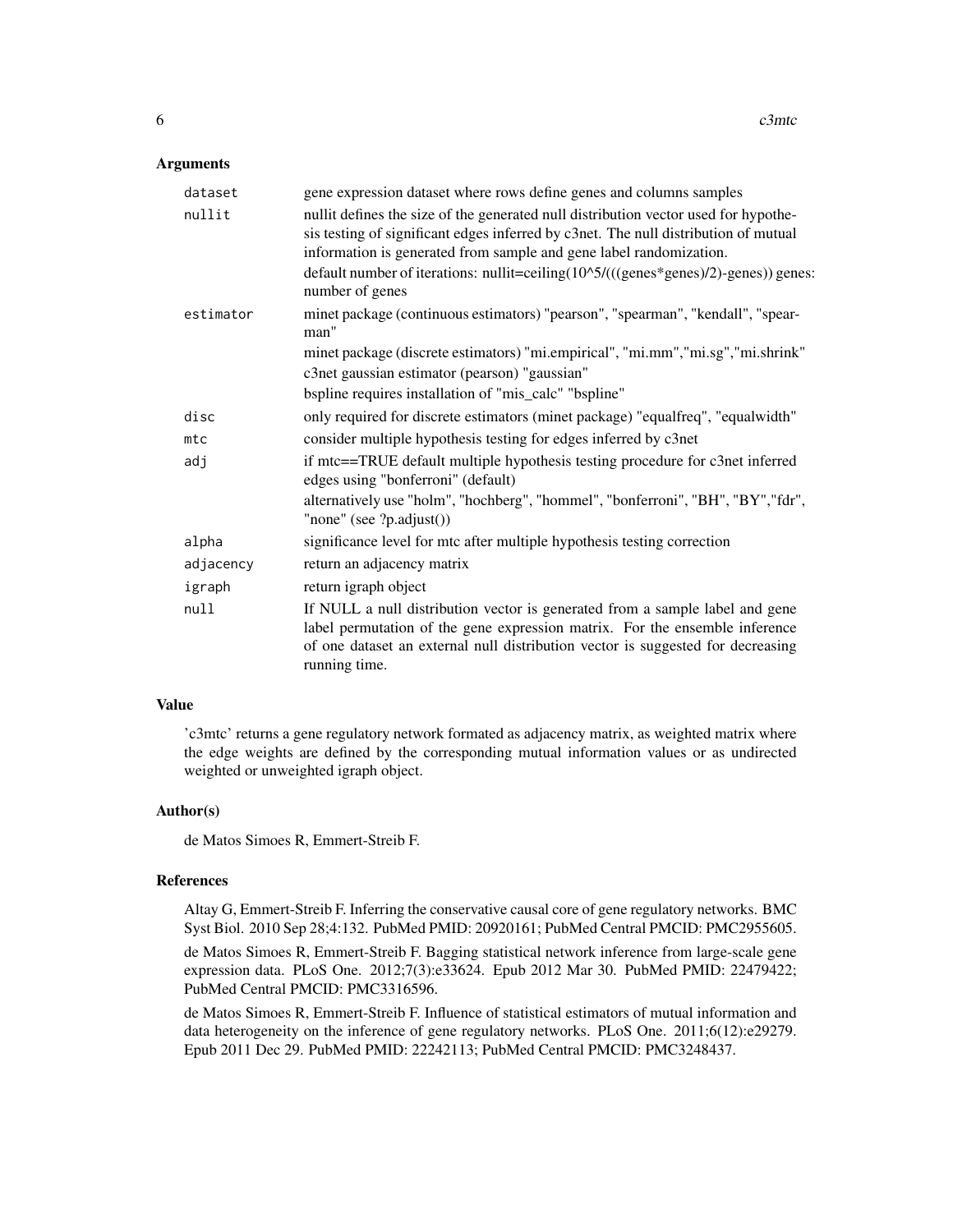#### <span id="page-6-0"></span>enrichment 7

# See Also

[c3](#page-0-0)

# Examples

data(expmat) net=c3mtc(expmat)

<span id="page-6-1"></span>enrichment *Function that performs a functional enrichment analysis based on a one-sided Fisher's exact teset (hypergeometric test).*

# Description

For a given set of candidate genes, reference genes and a list object of gene sets (e.g. Gene Ontology terms or gene sets from pathways) a one-sided Fisher's exact test ("greater") is performed for each gene set in the collection.

# Usage

enrichment(genes, reference, genesets, adj = "fdr", verbose = FALSE)

# Arguments

| genes     | A character vector of gene identifiers used as a candidate gene list that is as-<br>sessed by the functional enrichment analysis. The candidate gene list is a subset<br>of the reference gene list.                                                                                                                                                                                                                                                                                                                                                                                                                                  |
|-----------|---------------------------------------------------------------------------------------------------------------------------------------------------------------------------------------------------------------------------------------------------------------------------------------------------------------------------------------------------------------------------------------------------------------------------------------------------------------------------------------------------------------------------------------------------------------------------------------------------------------------------------------|
| reference | A character vector of gene identifiers used as the reference gene list. Note all<br>candidate genes are included in the reference gene list.                                                                                                                                                                                                                                                                                                                                                                                                                                                                                          |
| genesets  | A named list object of a collection of gene sets. The identifiers used for the<br>candidate and reference genes need to match the identifier types used for the<br>gene sets. An example list of gene sets is given in data(exgensets) showing an<br>example list object of gene sets from pathways with gene symbols.<br>\$'Reactome:REACT_115566:Cell Cycle' [1] "APITD1" "TAOK1" "CDC23"<br>[4] "RB1" "PRKCA" "HIST1H4J" [7] "MCM10" "PPP1CC" "NUP153"<br>\$'Reactome:REACT_152:Cell Cycle, Mitotic' [1] "APITD1" "TAOK1" "CDKN2C"<br>[4] "RB1" "PRKCA" "MCM10" [7] "HIST1H2BH" "NUP153" "TUBGCP3"<br>[10] "APEX1" "RPA2" "PRKACA" |
| adj       | The default value is <fdr> (False discovery rate using the Benjamini-Hochberg<br/>approach). Multiple testing correction based on the function stats::p.adjust()<br/>with available options for "holm", "hochberg", "hommel", "bonferroni", "BH",<br/>"BY", "fdr" and "none"</fdr>                                                                                                                                                                                                                                                                                                                                                    |
| verbose   | The default value is <false>. If this option is set <true> the number and<br/>name of the gene sets during their processing is reported.</true></false>                                                                                                                                                                                                                                                                                                                                                                                                                                                                               |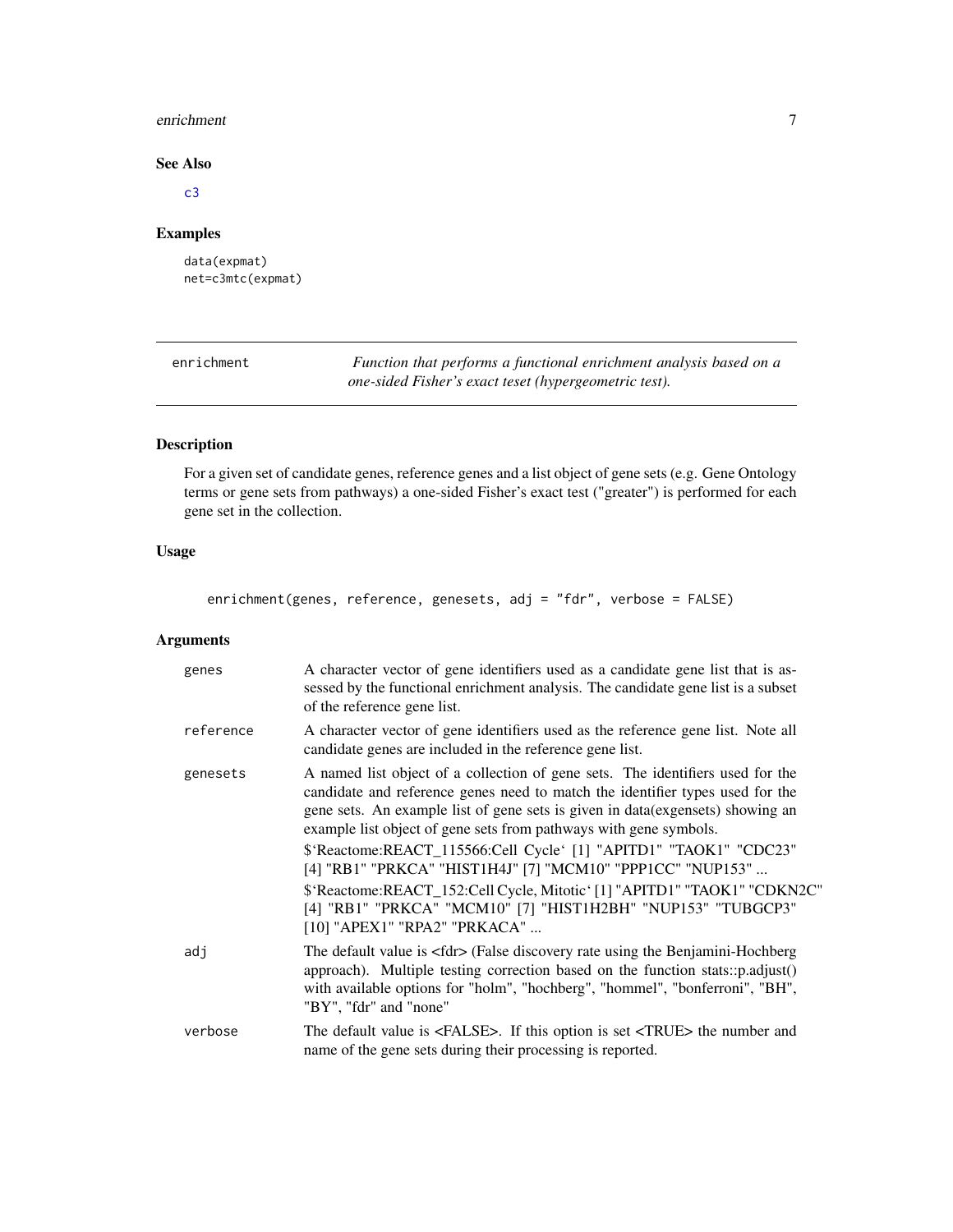# Details

The enrichment analysis is based on a one-sided Fisher's exact test.

#### Value

The function returns a data.frame object with the columns

"TermID" the given name of a gene set i from the named gene set collection list object S. "genes" the number of candidate genes present in the gene set i "all" the number of all genes present in the gene set i "pval" the nominal p-value from a one-sided fisher's exact test "padj" the adjusted p-value to consider for multiple testing

# Author(s)

Ricardo de Matos Simoes

#### References

de Matos Simoes R, Tripathi S, Emmert-Streib F. Organizational structure and the periphery of the gene regulatory network in B-cell lymphoma. BMC Syst Biol. 2012; 6:38.

Inference and Analysis of Gene Regulatory Networks in R: Applications in Biology, Medicine, and Chemistry, DOI: 10.1002/9783527694365.ch10 In book: Computational Network Analysis with R, 2016, pp.289-306

#### Examples

```
# In the following candidate genes are defined from a
# giant connected component of an example igraph network
# where we use the remaining genes of a given network
# as a reference list.
data(exanet)
data(exgensets)
candidate=V(getgcc(exanet))$name
reference=V(exanet)$name
# hypergeometric test is performed for
# each defined set of genes in the
# list object exgensets
tab.hypg=enrichment(candidate, reference, exgensets, verbose=TRUE)
```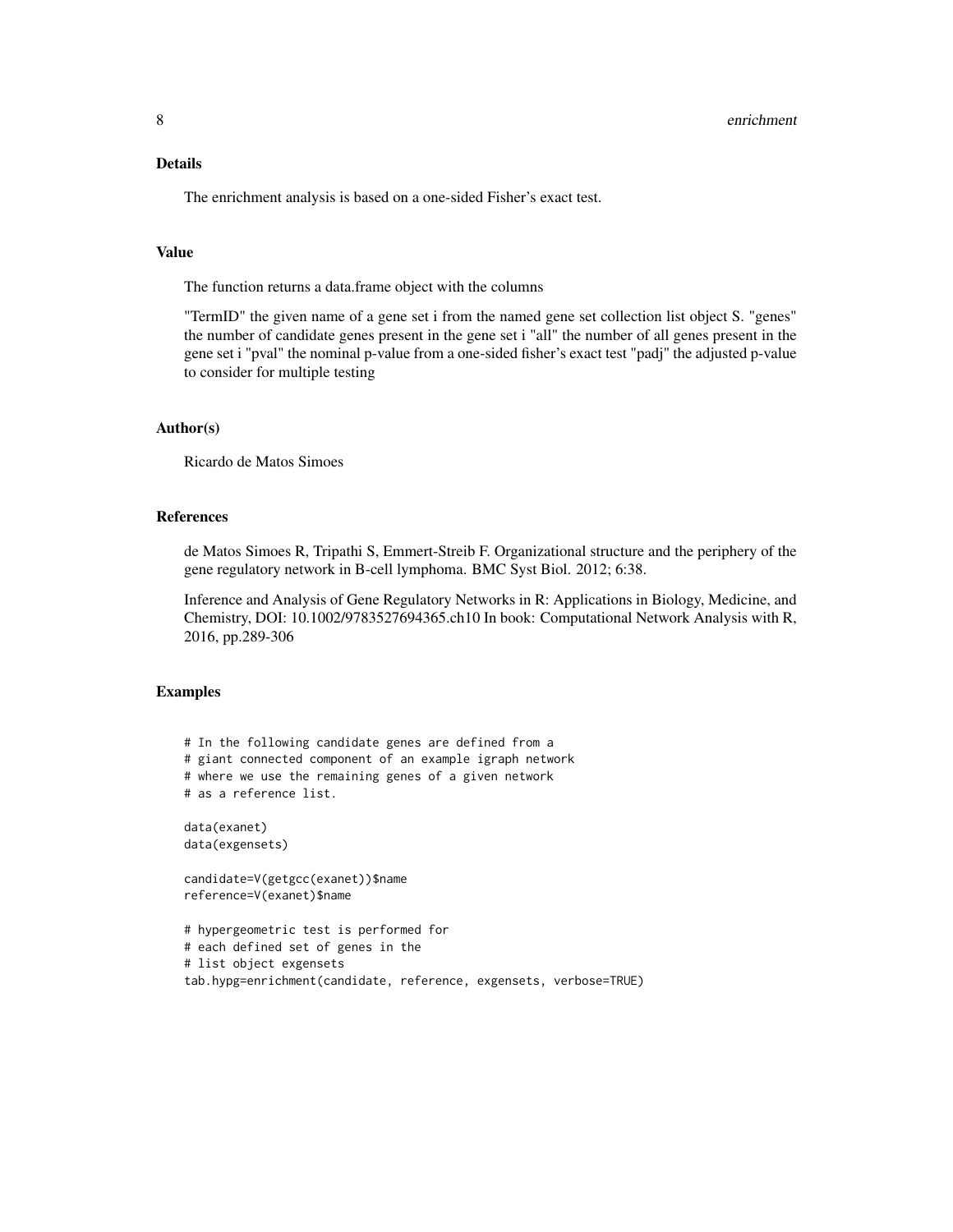<span id="page-8-0"></span>

The network consists of 814 genes and 1,103 interactions.

#### Usage

data(exanet)

# Format

An undirected weighted igraph object with 814 vertices and 1,103 egdges.

#### References

de Matos Simoes R, Emmert-Streib F., "Bagging statistical network inference from large-scale gene expression data" PLoS One. 2012;7(3):e33624. Epub 2012 Mar 30. PubMed PMID: 22479422; PubMed Central PMCID: PMC3316596.

#### Examples

data(expmat)

exgensets *Example gene sets defined from the CPDB database*

# Description

This list data object contains 25 gene sets defined from the CPDB database and is used for testing purposes.

#### Usage

```
data(exgensets)
```
### Format

A list object with 25 character vectors.

#### Details

An list object of 25 pathway gene sets from CPDB with gene symbols.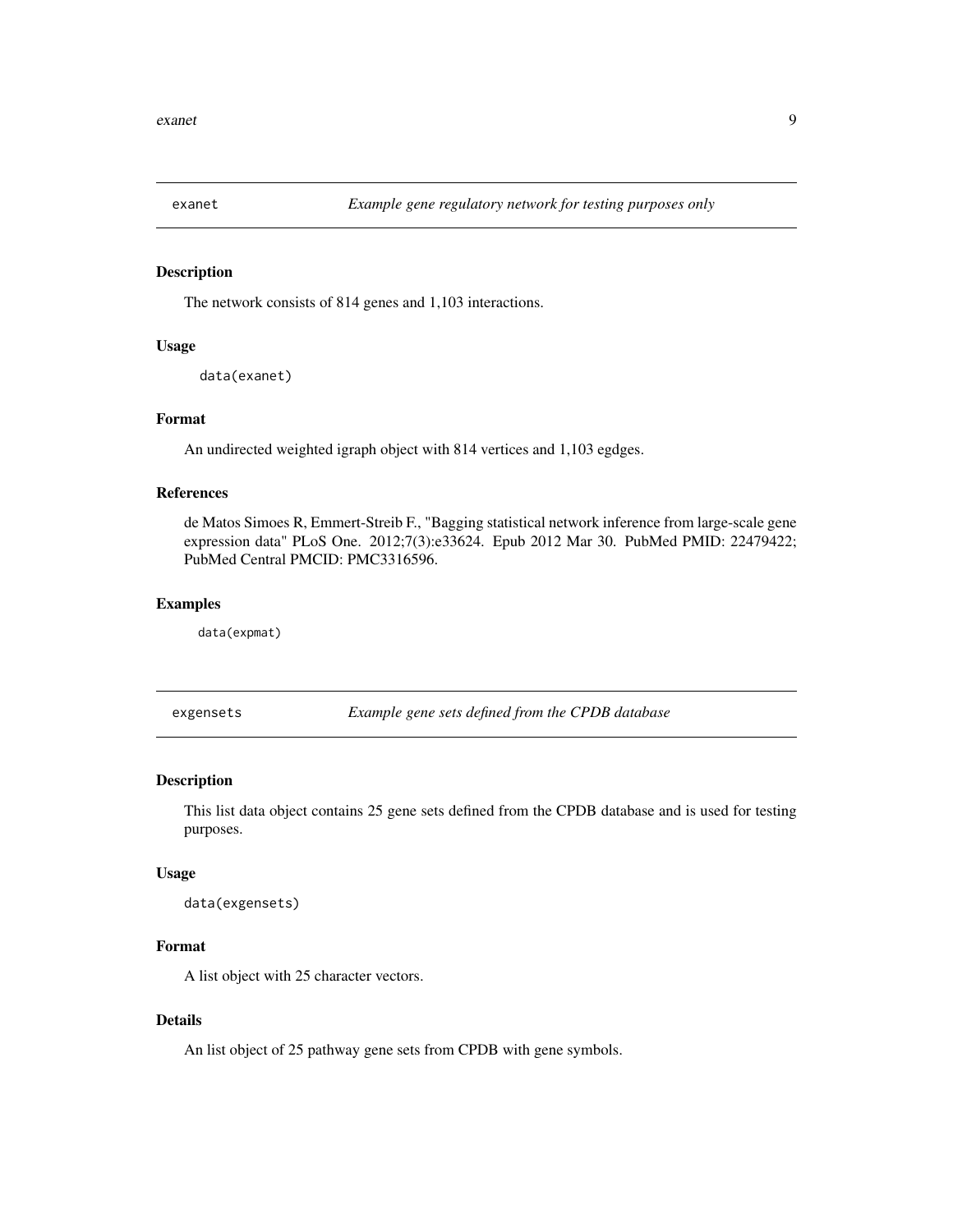#### Source

http://consensuspathdb.org/

#### References

A. Kamburov, U. Stelzl, H. Lehrach and R. Herwig, The ConsensusPathDB interaction database: 2013 update, Nucleic Acids Research, Volume 41, Issue D1, Pp. D793-D800

#### Examples

data(exgensets)

```
# The gene set collection from CPDB can be formatted by:
# "CPDB_pathways_genes.tab" is available in the download section in http://consensuspathdb.org/
# cpdb = readLines("CPDB_pathways_genes.tab", warn = FALSE)
# cpdb = lapply(cpdb, function(x) strsplit(x, "\t")[[1]])
# names(cpdb) = sapply(cpdb, function(x) paste(x[3], x[2], x[1], sep=":") )
# cpdb = lapply(cpdb, function(x) x[-c(1:3)])
# cpdb = cpdb[-length(cpdb)]
# cpdb = lapply(cpdb, function(x) strsplit(x, ",")[[1]])
```
expmat *Test gene expression dataset*

#### Description

The dataset is test dataset of a gene expression matrix with 100 genes and 100 samples

# Usage

data(expmat)

#### Format

A matrix with 100 observations and 100 variables.

#### References

de Matos Simoes R, Emmert-Streib F., "Bagging statistical network inference from large-scale gene expression data" PLoS One. 2012;7(3):e33624. Epub 2012 Mar 30. PubMed PMID: 22479422; PubMed Central PMCID: PMC3316596.

#### Examples

data(expmat)

<span id="page-9-0"></span>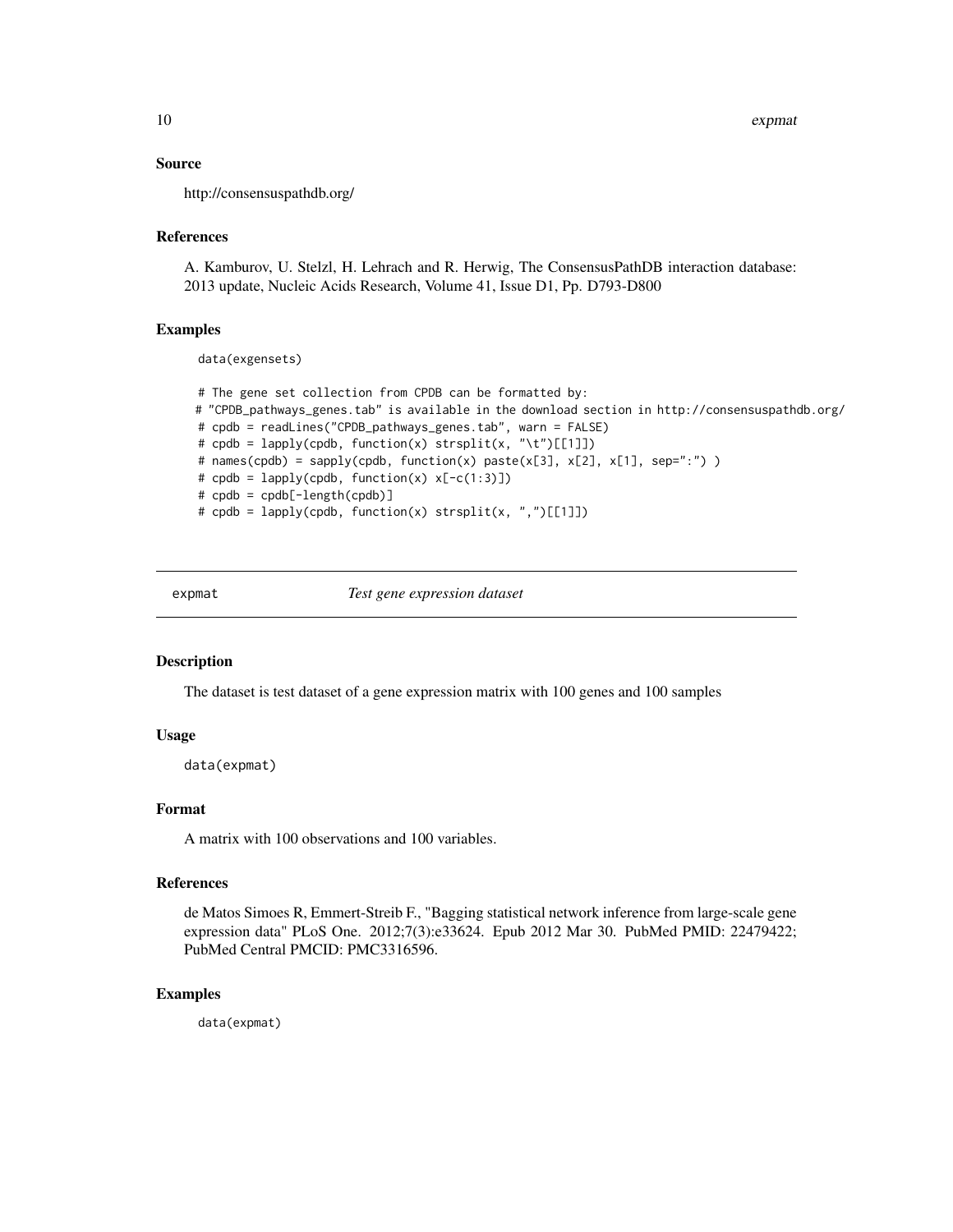<span id="page-10-0"></span>

The function uses igraph::clusters and igraph::induced.subgraph to extract the giant component of an igraph object.

#### Usage

getgcc(net)

#### Arguments

net An igraph object.

#### Details

In a connected component of an undirected graph all pairs of vertices u and v are reachable by a path. The giant connected component describes the largest connected component of a graph object.

### Value

getgcc returns an igraph object with the giant connected component of an igraph object.

# References

G. Csardi and T. Nepusz, The igraph software package for complex network research, InterJournal, Complex Systems,1695, 2006, http://igraph.org

# Examples

```
# The example network "exanet" contains 814 genes with 1103 edges
data(exanet)
```

```
# The giant connected component of the example
# network contains 382 genes with 989 edges
getgcc(exanet)
```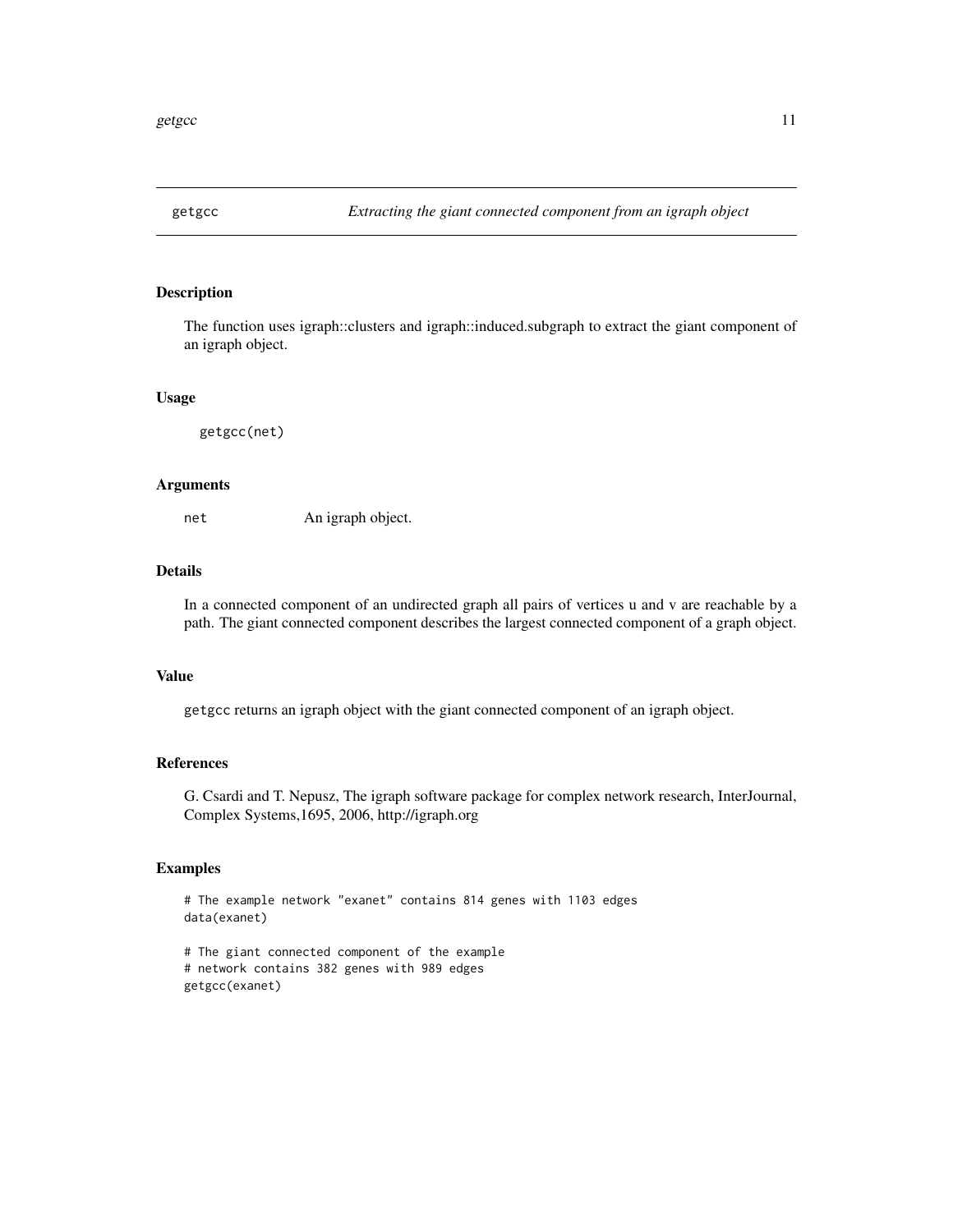<span id="page-11-0"></span>When a network G contains n interactions, of which k interactions are among genes from the given gene set S, then a p-value for the enrichment of gene pairs of this gene set S can be calculated based on a e.g., one-sided Fisher's exact test. For p genes there is a total of  $N=p(p-1)/2$  different gene pairs (clique graph) with the assumption that all genes within a gene set are associated to each other. If there are pS genes for a particular gene set (S) then the total number of gene pairs for this gene set is  $mS = pS(pS-1)/2$ .

# Usage

| $\beta$ gpea(gnet, genesets, verbose = TRUE, cmax = 1000, cmin = 3, |                       |  |  |  |
|---------------------------------------------------------------------|-----------------------|--|--|--|
|                                                                     | $adj = "bonferroni")$ |  |  |  |

# Arguments

| gnet     | igraph object (e.g., inferred from bc3net) of a given network where the gene<br>identifiers [V(net)\$names] correspond to the provided gene identifiers in the<br>reference gene sets.                                                                                                                                                                                                                                                                                                                                                |
|----------|---------------------------------------------------------------------------------------------------------------------------------------------------------------------------------------------------------------------------------------------------------------------------------------------------------------------------------------------------------------------------------------------------------------------------------------------------------------------------------------------------------------------------------------|
| genesets | A named list object of a collection of gene sets. The identifiers used for the<br>candidate and reference genes need to match the identifier types used for the<br>gene sets. An example list of gene sets is given in data(exgensets) showing an<br>example list object of gene sets from pathways with gene symbols.<br>\$'Reactome:REACT_115566:Cell Cycle' [1] "APITD1" "TAOK1" "CDC23"<br>[4] "RB1" "PRKCA" "HIST1H4J" [7] "MCM10" "PPP1CC" "NUP153"<br>\$'Reactome:REACT_152:Cell Cycle, Mitotic' [1] "APITD1" "TAOK1" "CDKN2C" |
|          | [4] "RB1" "PRKCA" "MCM10" [7] "HIST1H2BH" "NUP153" "TUBGCP3"<br>[10] "APEX1" "RPA2" "PRKACA"                                                                                                                                                                                                                                                                                                                                                                                                                                          |
| verbose  | The default value is <false>. If this option is set <true> the number and<br/>name of the gene sets during their processing is reported.</true></false>                                                                                                                                                                                                                                                                                                                                                                               |
| cmax     | All provided genesets with more than cmax genes will be excluded from the<br>analysis (default cmax=1000).                                                                                                                                                                                                                                                                                                                                                                                                                            |
| cmin     | All provided genesets with less than cmin genes will be excluded from the anal-<br>ysis (default cmin>=3).                                                                                                                                                                                                                                                                                                                                                                                                                            |
| adj      | The default value is <fdr> (False discovery rate using the Benjamini-Hochberg<br/>approach). Multiple testing correction based on the function stats::p.adjust()<br/>with available options for "holm", "hochberg", "hommel", "bonferroni", "BH",<br/>"BY", "fdr" and "none"</fdr>                                                                                                                                                                                                                                                    |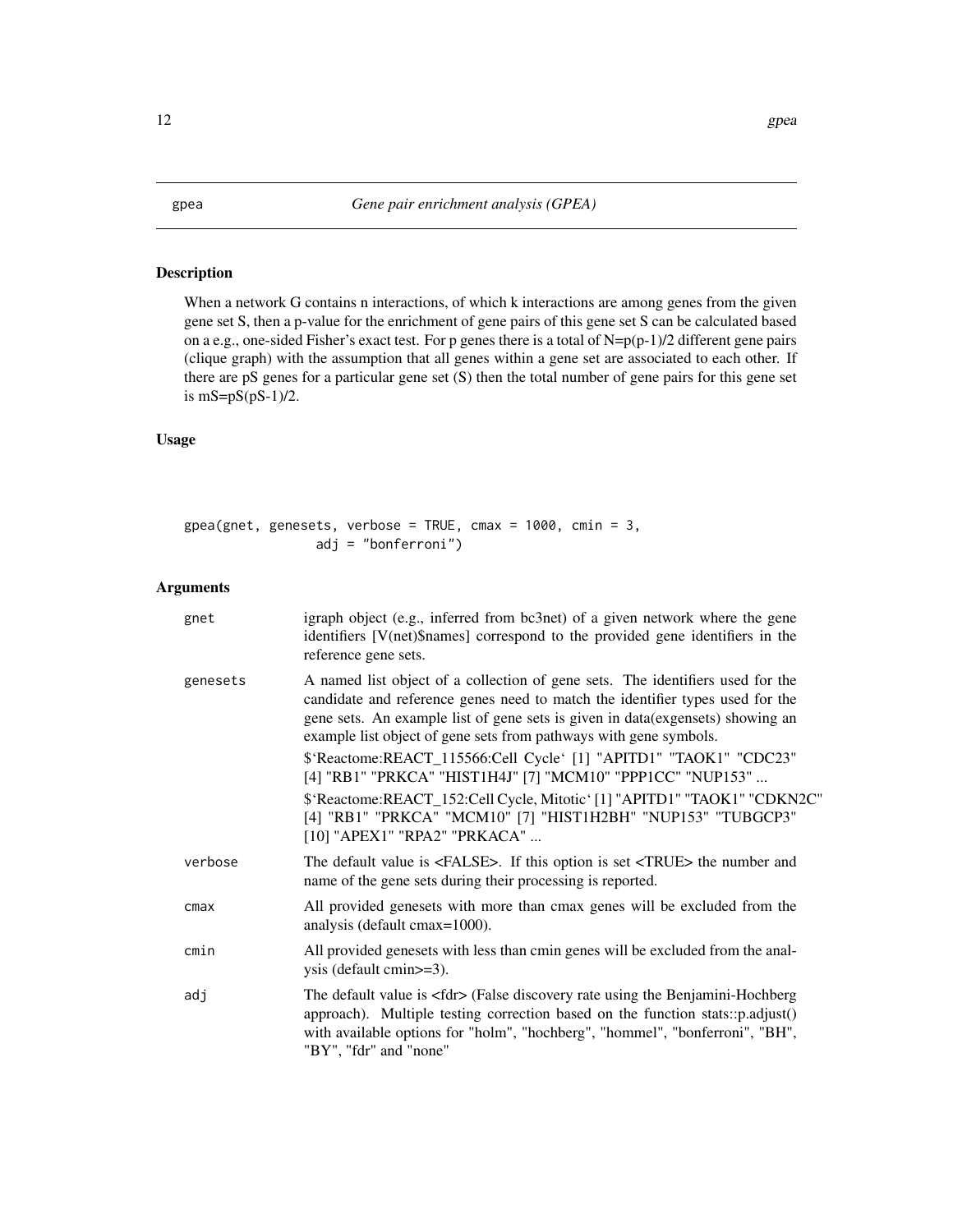#### <span id="page-12-0"></span>mimwrap 13

#### Details

The enrichment analysis is based on a one-sided Fisher's exact test.

#### Value

The function returns a data.frame object with the columns

"TermID" the given name of a gene set i from the named gene set collection list object S. "edges" the number of connected gene pairs present a given geneset "genes" the number of candidate genes present in the gene set i "all" the number of all genes present in the gene set i "pval" the nominal p-value from a one-sided fisher's exact test "padj" the adjusted p-value to consider for multiple testing

#### Author(s)

Ricardo de Matos Simoes

#### References

Inference and Analysis of Gene Regulatory Networks in R: Applications in Biology, Medicine, and Chemistry, DOI: 10.1002/9783527694365.ch10 In book: Computational Network Analysis with R, 2016, pp.289-306

Urothelial cancer gene regulatory networks inferred from large-scale RNAseq, Bead and Oligo gene expression data, BMC Syst Biol. 2015; 9: 21.

#### See Also

See Also as [enrichment](#page-6-1)

#### Examples

```
data(exanet)
data(exgensets) ## example gene sets from the CPDB database (http://www.consensuspathdb.org)
res = gpea(exanet, exgensets, cmax=1000, cmin=2)
```
mimwrap *Wrapper function for mutual information matrix estimators*

#### Description

Mutual information matrix estimation wrapper function for various mutual information estimators. Depends on infotheo package for mutual information estimators on discrete variables.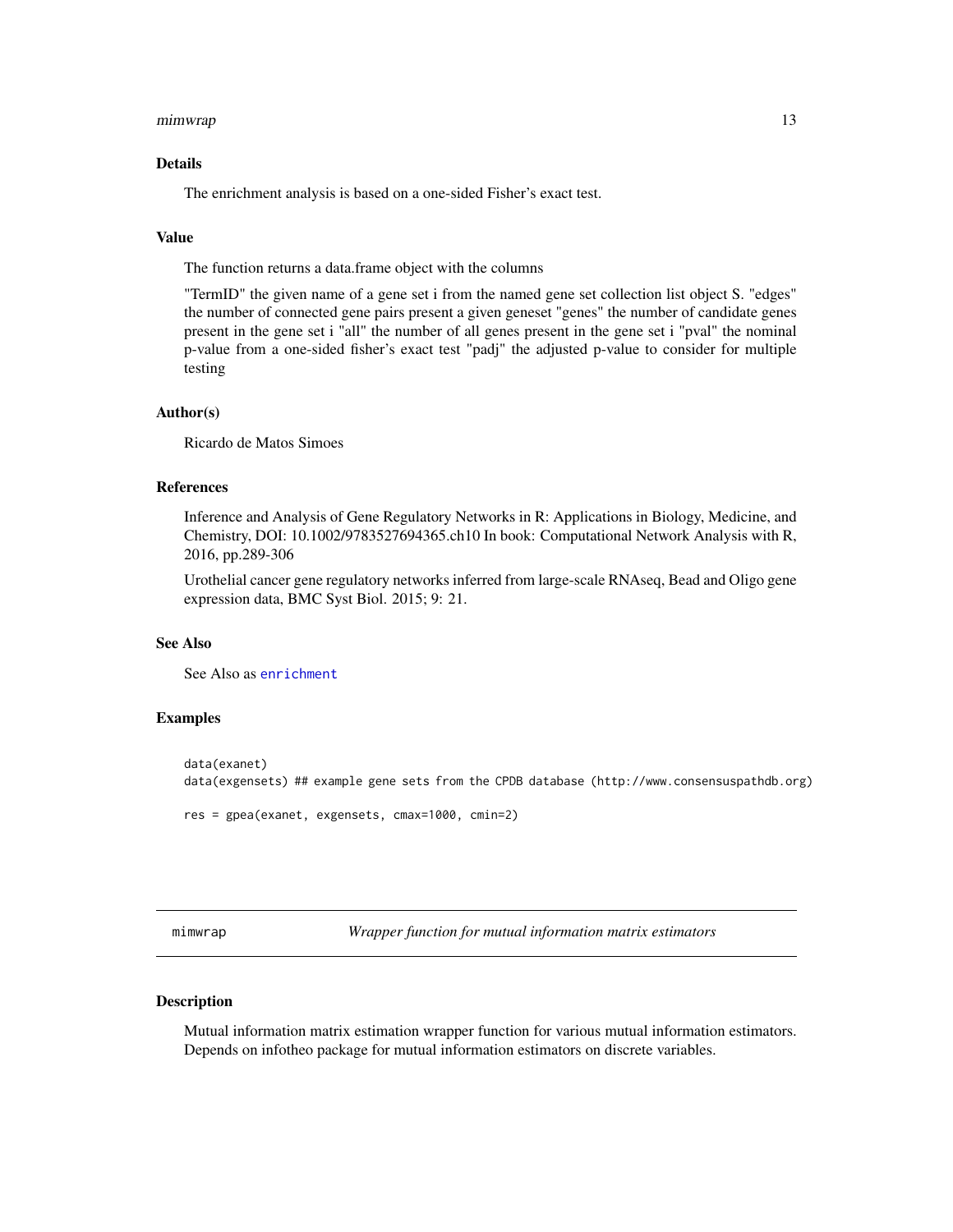#### Usage

```
mimwrap(dataset, estimator="pearson", disc="equalwidth", bins = sqrt(ncol(dataset)))
```
#### Arguments

| dataset   | Data gene expression matrix where rows denote genes (features) and columns<br>samples.                                    |
|-----------|---------------------------------------------------------------------------------------------------------------------------|
| estimator | estimators for continuous variables "pearson" (default), "spearman", "kendall",<br>"spearman"                             |
|           | estimators for discrete variables (infotheo package) "emp", "mm", "sg", "shrink"                                          |
| disc      | only required for discrete estimators (see infotheo package) "equalwidth" (de-<br>fault), "globalequalwidth", "equalfreq" |
| bins      | number of bins for the descretize function (infotheo), default sqrt(ncol(dataset))                                        |

# Details

A mutual information matrix is estimated from a gene expression data set

#### Value

mimwrap returns a symmetric mutual information matrix for various mutual information estimators.

#### References

Patrick E Meyer, Frederic Lafitte and Gianluca Bontempi, minet: A R/Bioconductor Package for Inferring Large Transcriptional Networks Using Mutual Information, BMC Bioinformatics 2008, 9:461

Carsten O. Daub, Ralf Steuer, Joachim Selbig, and Sebastian Kloska, Estimating mutual information using B-spline functions - an improved similarity measure for analysing gene expression data, BMC Bioinformatics. 2004; 5: 118

de Matos Simoes R, Emmert-Streib F., Bagging statistical network inference from large-scale gene expression data., PLoS One. 2012;7(3):e33624. Epub 2012 Mar 30.

#### Examples

```
data(expmat)
mim <- mimwrap(expmat)
```